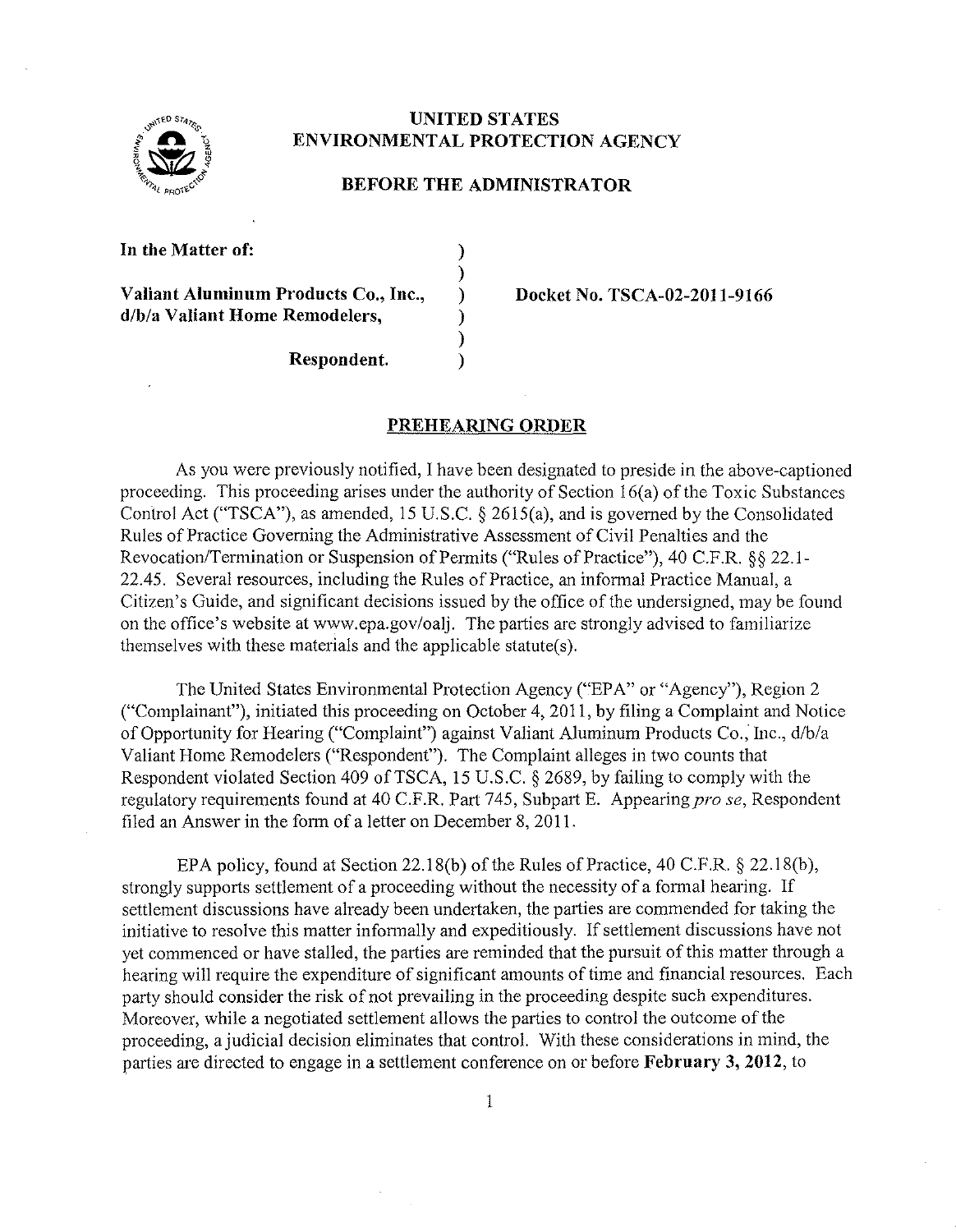attempt to reach an amicable resolution of this matter. Complainant shall file a status report regarding the conference and the status of settlement on or before **February 10, 2012.** Ifthe case is settled, a fully-executed Consent Agreement and Final Order shall be filed no later than **March 2, 2012,** with a copy contemporaneously sent to the undersigned.

If a Consent Agreement and Final Order is not finalized on or before the deadline set forth above, the parties shall prepare for the hearing and strictly comply with the requirements of this Order, as follows.

**Prehearing Exchange.** Pursuant to Section 22.19(a) of the Rules of Practice, 40 C.F.R. § 22.19(a), each party is directed to prepare and submit a "prehearing exchange" of information. The parties' prehearing exchanges shall contain the information identified below.

I. Each party shall submit the following as part of its prehearing exchange:

(A) a list of the names of any witnesses the party intends to call at the hearing or a statement that no witnesses will be called. The list of witnesses must identify each witness as a fact witness or an expert witness, include a brief narrative summary of each witness's expected testimony, and be accompanied by a curriculum vitae or resume for each expert witness. The list of witnesses must also state whether translation services are necessary for the testimony of any witness, and, if so, the language to be translated.

(B) copies of all documents and other exhibits the party intends to introduce into evidence. Each document and other exhibit must be identified as Complainant's or Respondent's exhibit, as appropriate, and numbered with Arabic numerals *(e.g.,* "CX I" or "RX I").

(C) a statement explaining the party's views as to the appropriate location for the hearing and the estimated amount of the time the party needs to present its case. *See* 40 C.F.R. §§  $22.21(d), 22.19(d).$ 

2. In addition, Complainant shall submit the following as part of its Initial Prehearing Exchange:

(A) a copy of any reports, notes, or other pertinent documentation produced as a result of the inspection referred to in Paragraphs 4 and 5 of the Complaint.

(B) a copy of any documents in support of the factual allegations in Paragraphs 6, 8, 11- 15, and 20 of the Complaint.

(C) a narrative statement, and a copy of any documents in support, explaining in detail how the proposed penalty was calculated, including a discussion of each penalty assessment factor set forth in Section 16 of TSCA, 15 U.S.C. § 2615.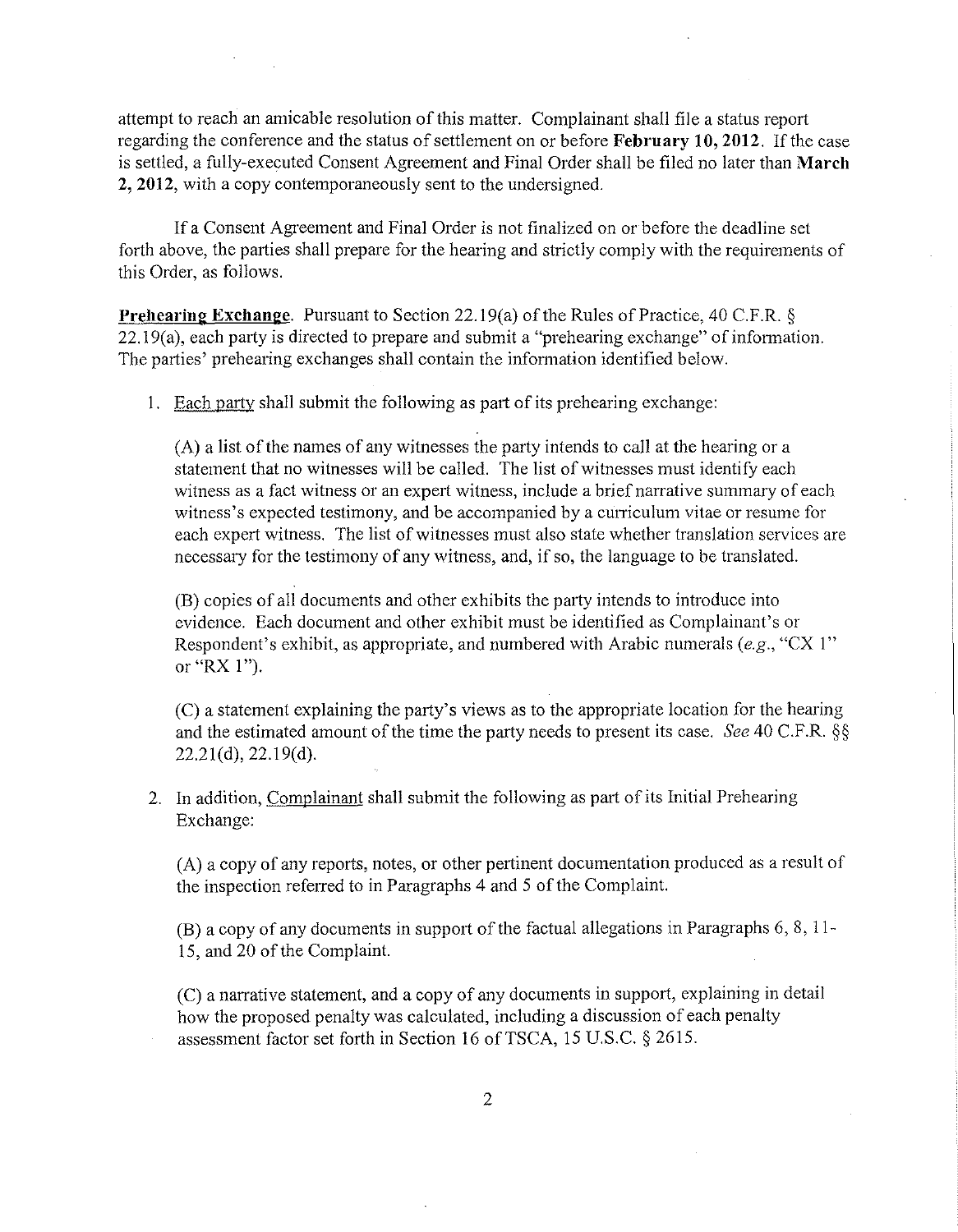(D) a copy, or a statement of the internet address (URL), of any policy or guidance document relied upon by Complainant in calculating the proposed penalty, or intended to be relied upon if that penalty is adjusted, other than the "Guidelines for Assessment of Civil Penalties Under § 16 of the Toxic Substances Control Act" and the "Consolidated Enforcement Response and Penalty Policy for the Pre-Renovation Education Rule; Renovation, Repair, and Painting Rule; and Lead-Based Paint Activities Rule Interim Final Policy" referenced on page 3 of the Complaint.

3. In addition, Respondent shall submit the following as part of its Prehearing Exchange:

(A) a list of the following paragraph numbers found in the Complaint: 2, 4, 5, 6, 8, 11, 12, 13, 14, 15, and 20. Next to each number, Respondent shall state whether it "admits," "denies," or "has no knowledge" of the facts alleged in the conesponding paragraph of the Complaint. For any paragraph that Respondent cannot admit, deny, or state that it has no knowledge, Respondent shall provide an explanation in response to the facts alleged in that paragraph.

(B) a narrative statement describing any defenses to the allegations and a copy of any documents or other evidence available to support those defenses.

(C) a narrative statement explaining in detail the reasons why the proposed penalty should be reduced or eliminated, such as Respondent's inability to pay the proposed penalty or the adverse effect that payment of the proposed penalty would have on Respondent's ability to continue to do business. Respondent shall also submit a copy of any documents or other evidence available to support Respondent's position regarding the reduction or elimination of the proposed penalty, such as certified copies of recent financial statements or tax returns.

4. Finally, Complainant shall submit as part of its Rebuttal Prehearing Exchange:

(A) a statement and/or any documents responding to Respondent's Prehearing Exchange as to provisions  $3(A) - (C)$  above.

The parties shall file their prehearing exchanges as described above with the Regional Hearing Clerk on or before the following dates:

| Complainant's Initial Prehearing Exchange  | <b>March 2, 2012</b> |
|--------------------------------------------|----------------------|
| Respondent's Prehearing Exchange           | March 23, 2012       |
| Complainant's Rebuttal Prehearing Exchange | <b>April 6, 2012</b> |

Each party must also contemporaneously serve a copy of its prehearing exchange on the opposing party and on the undersigned. The hearing will be scheduled after all of the prehearing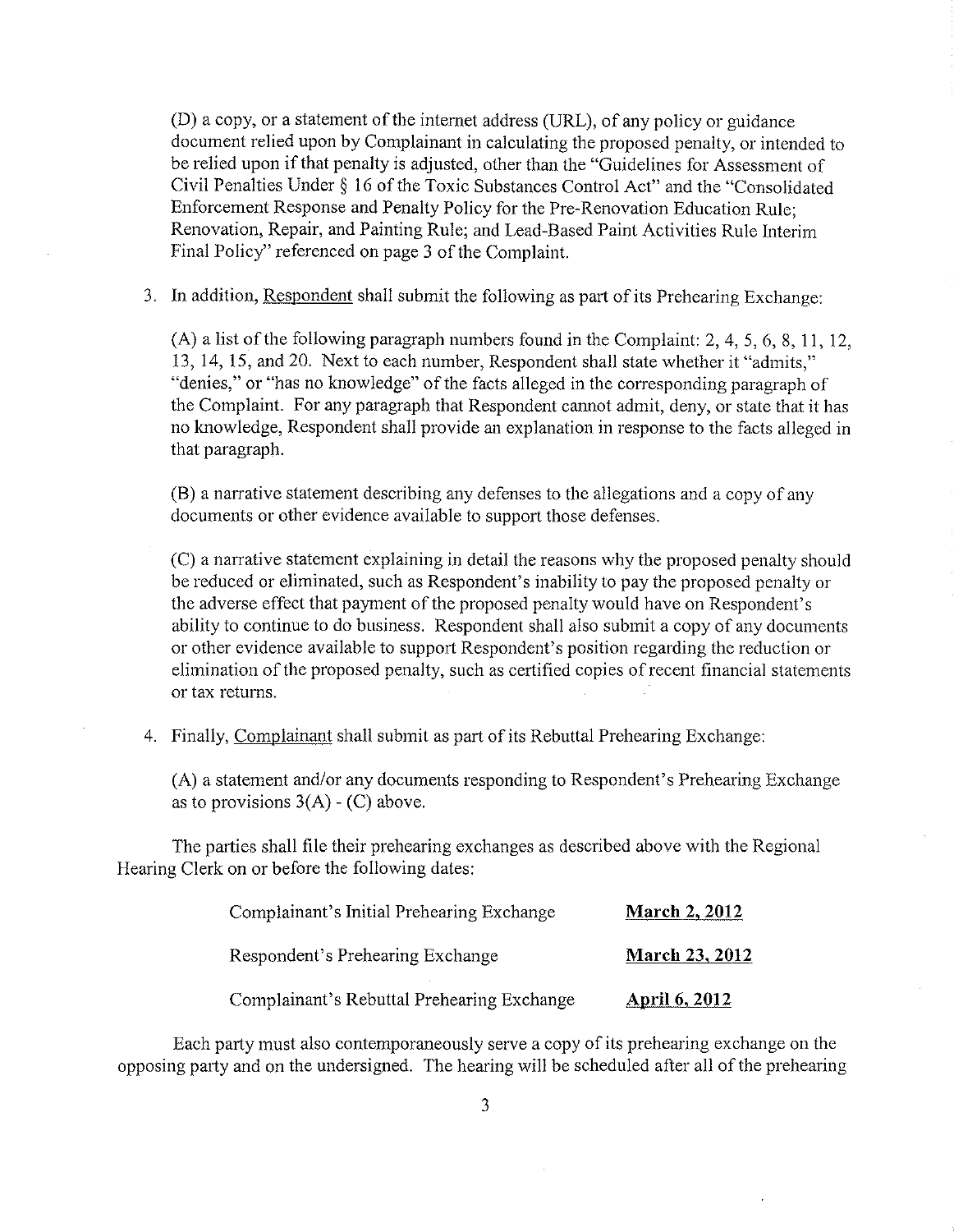exchanges have been filed and served.

The purpose of the prehearing exchange is to ensure that the parties have adequate notice of the contested issues in the case and ample opportunity to prepare to address those issues at the hearing. Section 22.19(a) of the Rules of Practice, 40 C.P.R. § 22.19(a), provides that, except in accordance with Section 22.22( a), **any document not included in the prehearing exchange shall not be admitted into evidence, and any witness whose name and testimony summary are not included in the prehearing exchange shall not be allowed to testify.** Therefore, each party should thoughtfully prepare its prehearing exchange.

**Supplement to Prehearing Exchange.** Any addition of a proposed witness or exhibit to the prehearing exchange shall be filed with an accompanying motion to supplement the prehearing exchange.

**Default and Opportunity for a Hearing.** In its Answer, Respondent exercised its rights under Section 554 of the Administrative Procedure Act ("APA"), 5 U.S.C. § 554, to request a hearing in this matter. Pursuant to Section 554(c)(2) of the APA, a hearing will be conducted in accordance with Section 556 of the APA, 5 U.S.C. § 556. Section 556(d) provides that a party is entitled to present its case or defense by oral or documentary evidence, to submit rebuttal evidence, and to conduct such cross-examination as may be required for a full and true disclosure of the facts. Thus, Respondent has the right to defend against Complainant's charges by way of direct evidence, rebuttal evidence, or cross-examination of Complainant's witnesses. Respondent is entitled to elect any or all three means to pursue its defense. If Respondent intends only to conduct cross-examination of Complainant's witnesses and to forgo the presentation of direct and/or rebuttal evidence, Respondent shall serve a statement to that effect on or before the date for filing its Prehearing Exchange.

**Respondent is hereby notified that, if it fails to comply with the prehearing exchange requirements set forth in this Order, a default judgment may be entered against it. Likewise, Complainant is hereby notified that failure to file its Initial and Rebuttal Prehearing Exchanges in a timely manner can result in a dismissal of the case with prejudice.** 

**The mere pendency of settlement negotiations or even the existence of a settlement in principle does not constitute a basis for failing to strictly comply with the prehearing exchange requirements. Only the filing with the Regional Hearing Clerk of a fullyexecuted Consent Agreement and Final Order, or an order of the undersigned, excuses noncompliance with filing deadlines.** 

Filing and Service. A document is "filed" on the date the Regional Hearing Clerk receives it. Therefore, in order for a document to be timely filed, the filing party must send it far enough in advance of the filing deadline such that the Regional Hearing Clerk receives it on or before that deadline.

4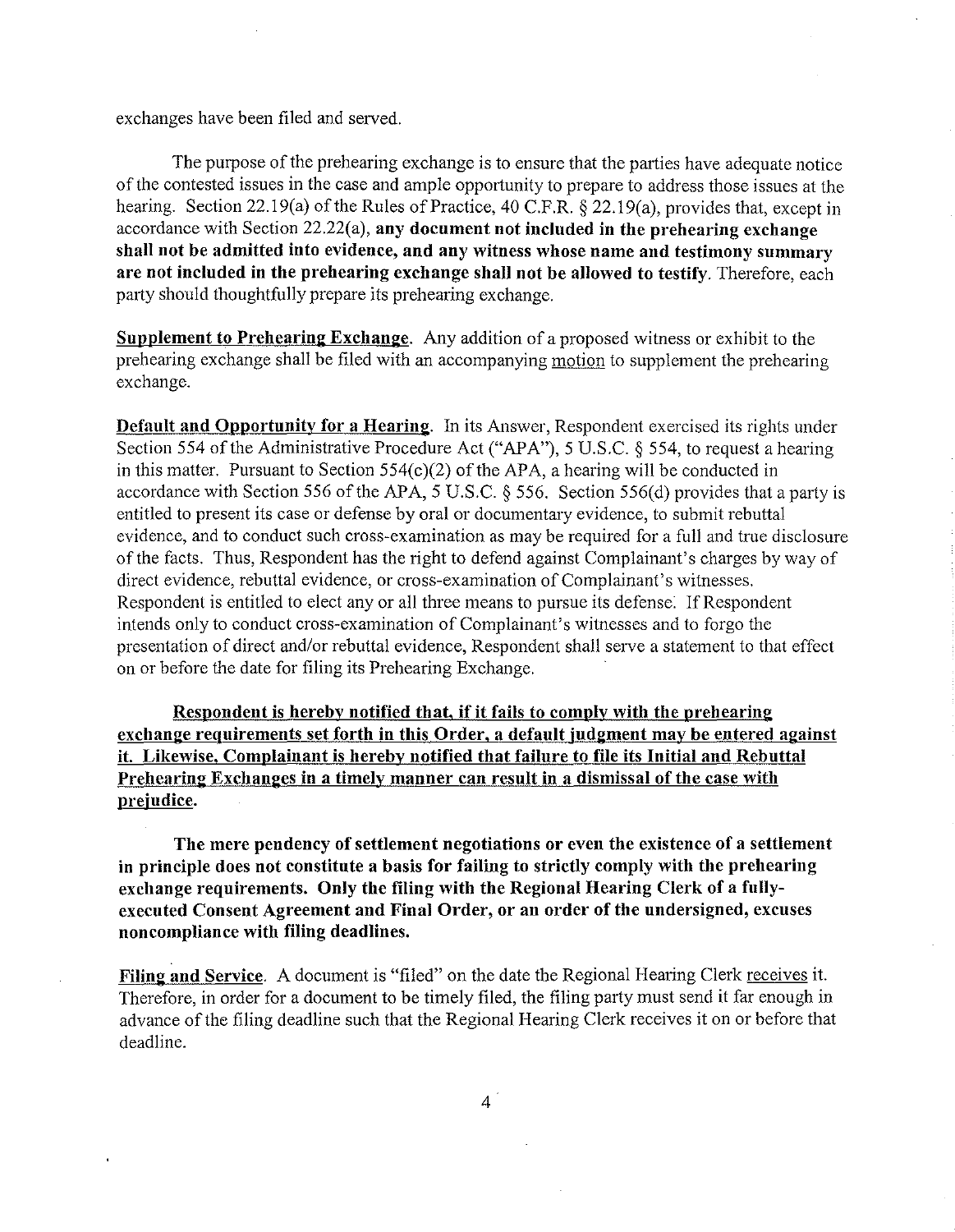A document is "served" upon mailing or when placed in the custody of a reliable commercial delivery service. In addition to serving the document by mail or commercial delivery service, the parties are encouraged to send a comtesy copy to the Office of Administrative Law Judges by facsimile or email as physical delivery is often subject to significant delay. The facsimile number for the Office of Administrative Law Judges is (202) 565-0044, and the email address is oalifiling@epa.gov. Pursuant to Section 22.5(a)(3) of the Rules of Practice, 40 C.P.R.§ 22.5(a)(3), a signed certificate of service must be attached to all filed documents.

All documents required or allowed to be filed in this proceeding shall be served upon the undersigned at one of the following addresses:

If sent by the U.S. Postal Service (USPS):

The Honorable Susan L. Biro, Chief Administrative Law Judge Office of Administrative Law Judges U.S. Environmental Protection Agency 1200 Pennsylvania Avenue, N.W., Mail Code 1900L Washington, DC 20460

### If hand-delivered or sent by a non-USPS delivery service, such as Federal Express or UPS:

The Honorable Susan L. Biro, Chief Administrative Law Judge Office of Administrative Law Judges U.S. Environmental Protection Agency 1099 14th Street, N.W., Suite 350 Washington, DC 20005

**The parties are advised NOT to include, attach, or refer to any terms of settlement offers or agreements in any document submitted to the undersigned, and no copies of Consent Agreements and Final Orders shall be submitted, or attached to any document submitted, to the undersigned except those that are fully executed and filed with the Regional Hearing Clerk.** 

**Contact Information.** Telephone contact may be made with my legal assistant, Maria Whiting-Beale, at (202) 564-6259 to ask whether a document has been received or issued. Email or telephone contact may be made with my staff attorney, Jennifer Wolff, Esq., at (202) 564-1170 or wolff.jennifer@epa.gov, for procedural questions.

**Motions.** Prior to filing any motion, the moving party shall contact the non-moving party to determine whether the non-moving party objects to the granting of the relief sought in the motion, and the motion shall state the position of the non-moving party. The mere consent of the non-moving party to the relief requested does not assure that the motion will be granted.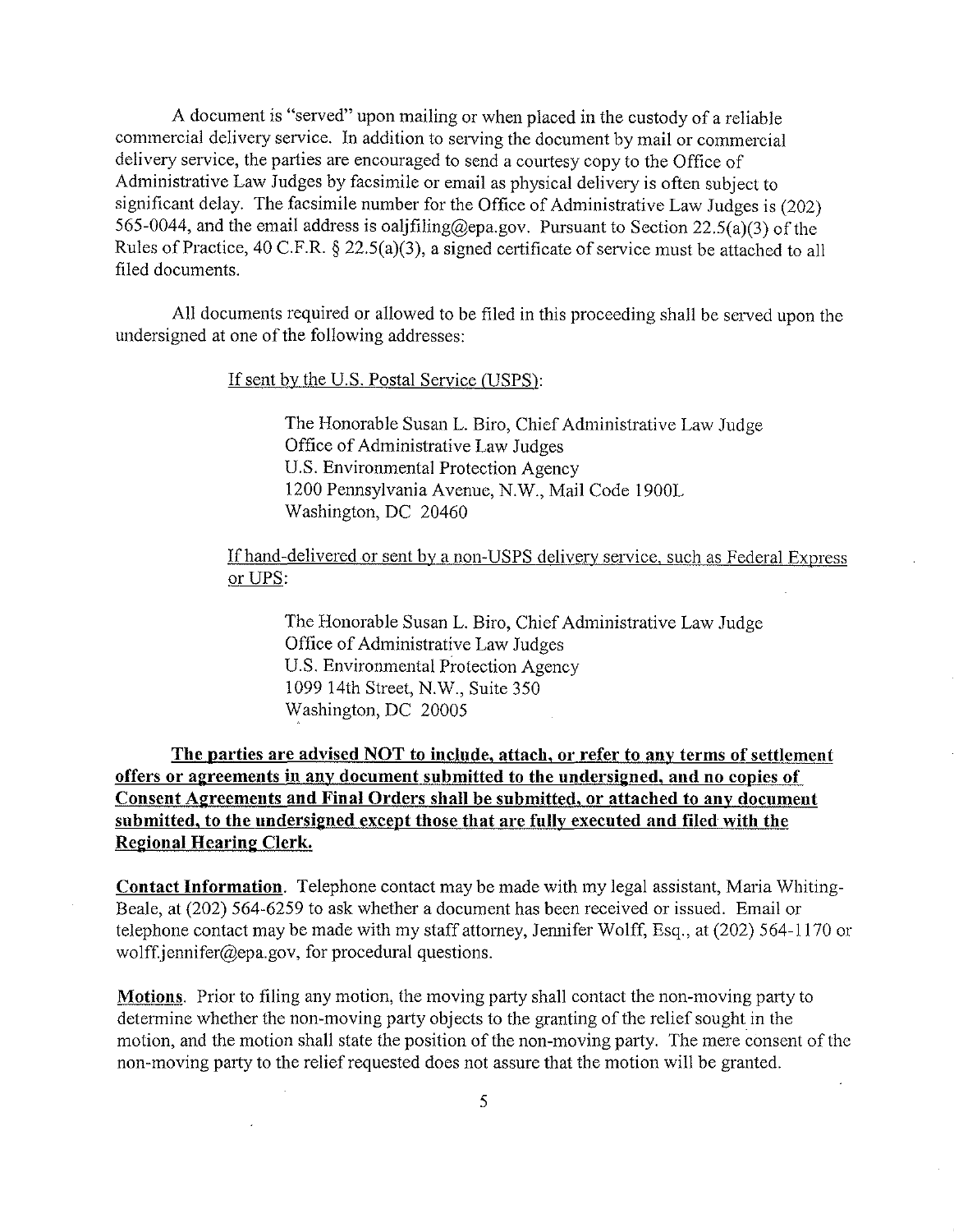Additionally, all motions must be filed in sufficient time to permit the filing of a response by the non-moving party and the issuance of a ruling on the motion before any relevant deadline set by this or any subsequent order. Sections 22.16(b) and 22.7(c) of the Rules of Practice, 40 C.F.R. §§ 22.16(b), 22.17(c), allow a 15-day response period for motions, with an additional five days added thereto if the motion is served by mail. Motions not filed in a timely manner may not be considered. If **any party intends to file any dispositive motion regarding liability, such as a motion for accelerated decision or a motion to dismiss pursuant to Section 22.20(a) of the Rules of Pmctice, 40 C.F.R. § 22.20(a), it shall file such motion within 30 days after the due date for Complainant's Rebuttal Prehearing Exchange.** 

Pursuant to Section 22.16(d) of the Rules of Practice, 40 C.F.R.  $\S$  22.16(d), a party may submit a written request for oral argument upon filing a motion, a response to a motion, or a reply. The requesting party shall propose an appropriate location for the argument. The office of the undersigned has access to videoconferencing technology and strongly encourages the parties to consider utilizing such technology for oral arguments on motions so as to minimize the expenditure of time and monetary resources in connection with such arguments. A request for oral argument may be granted, in the undersigned's discretion, where further clarification and elaboration of arguments would be of assistance in ruling on the motion.

**SO ORDERED.** 

Susan L. Biro Chief Administrative Law Judge

Dated: January 20, 2012 Washington, D.C.